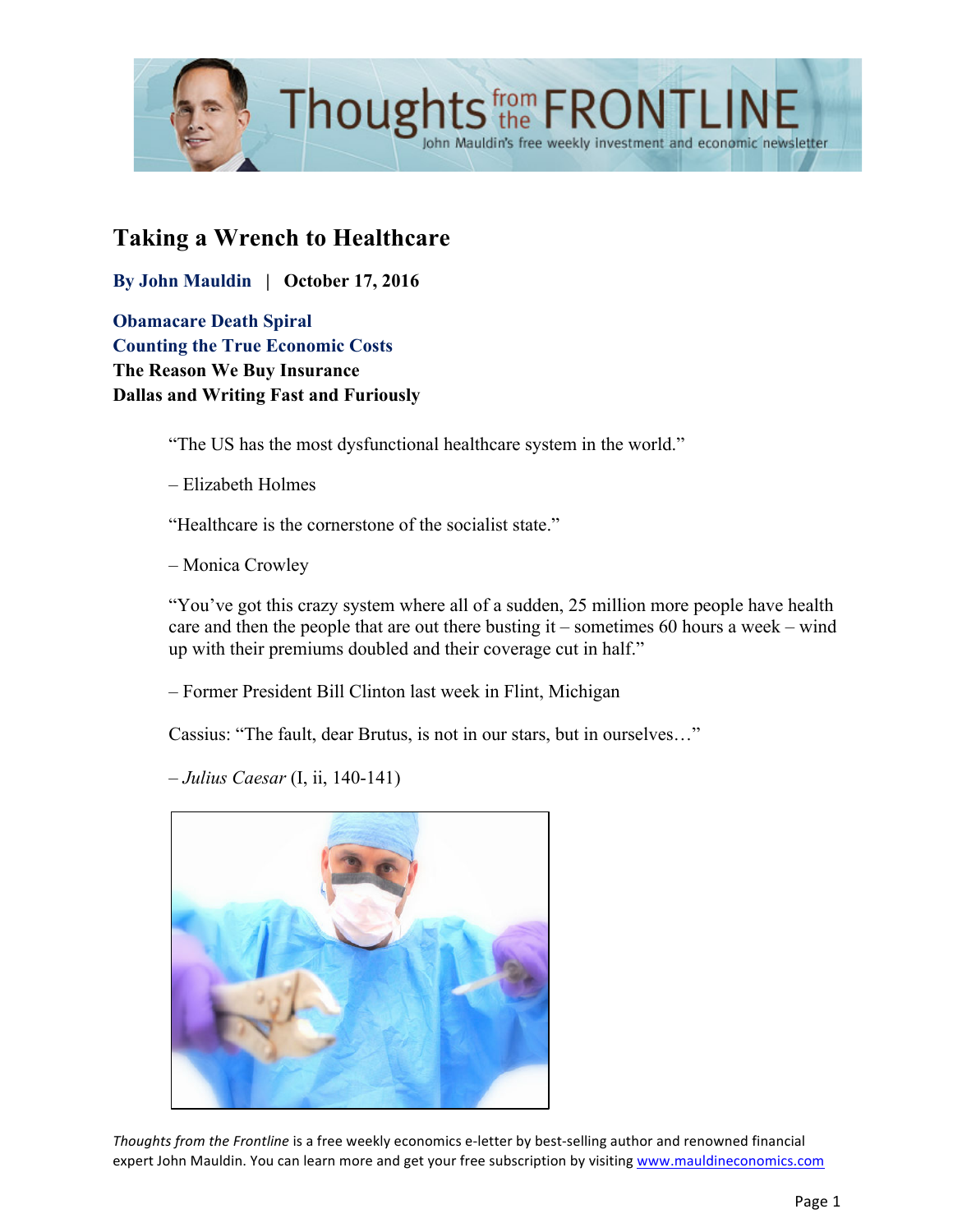No matter what happens on Election Day, we know one thing for sure: Barack Obama will stop being president on January 20. He will leave behind the signature accomplishment of his eight years in office: Obamacare. His name is on the program forever. It will be his legacy. Some of my readers see it is a disaster, and others see it as a triumph, but I think everybody agrees that there need to be some changes.

Yes, millions more people now have access to health insurance. That's a very good thing – but access to health *insurance* is not the same as access to health*care*. And access to healthcare is not the same as access to *affordable* healthcare.

When 2017 open enrollment begins on Nov. 1, many people whom the Affordable Care Act is supposed to serve will find that unaffordable non-care is all they can get. As we will see, there are many places in the US where premiums will rise by 30 to 40% or more in just one year.

It's not just Obamacare. In fact, the problems I am describing would have happened with or without Obamacare. The financial problems would have happened if we had Paul Ryan's version of healthcare; they just would have come a few years later. The problems are demographic and personal in nature. For my Canadian and European readers and others who live in countries with universal healthcare, you will be able to read the first half of this letter and feel quite smug and superior. The second half will demonstrate that you are not far from having the same type of budgetary financial crisis as the US is facing.

The entire Rube Goldberg contraption that we call the US healthcare system is draining our financial reserves and not making us any healthier. As you will see, this is just a simple statement of the facts.

Let me emphasize that word *system*. Healthcare professionals do a magnificent job taking care of us despite many obstacles. Some well-managed hospitals and other healthcare organizations deliver excellent care and still turn a profit. They aren't the problem. The problem is much deeper.

So this week we are going to look at the US healthcare system, not simply to critique Obamacare, but to explore the deeper problems. Warning: this letter will print much longer as the latter half of the letter has *a lot* of charts and graphs. (Let me thank my personal doctor and Chief Wellness Officer at the Cleveland Clinic, Dr. Mike Roizen, who sent me his PowerPoint from which I will be extracting a few charts.)

### **Obamacare Death Spiral**

The whole point of insurance is to spread the risk of unpredictable, expensive events. Everyone pays a little to avoid being the one who must pay a lot. It works well for things like fires and earthquakes. Health insurance starts off flawed because *everyone* will get sick, given enough time. Assorted patches, like the Affordable Care Act (ACA), have papered over the problems and made the business model work for a while. Now the ACA may be reaching its expiration date.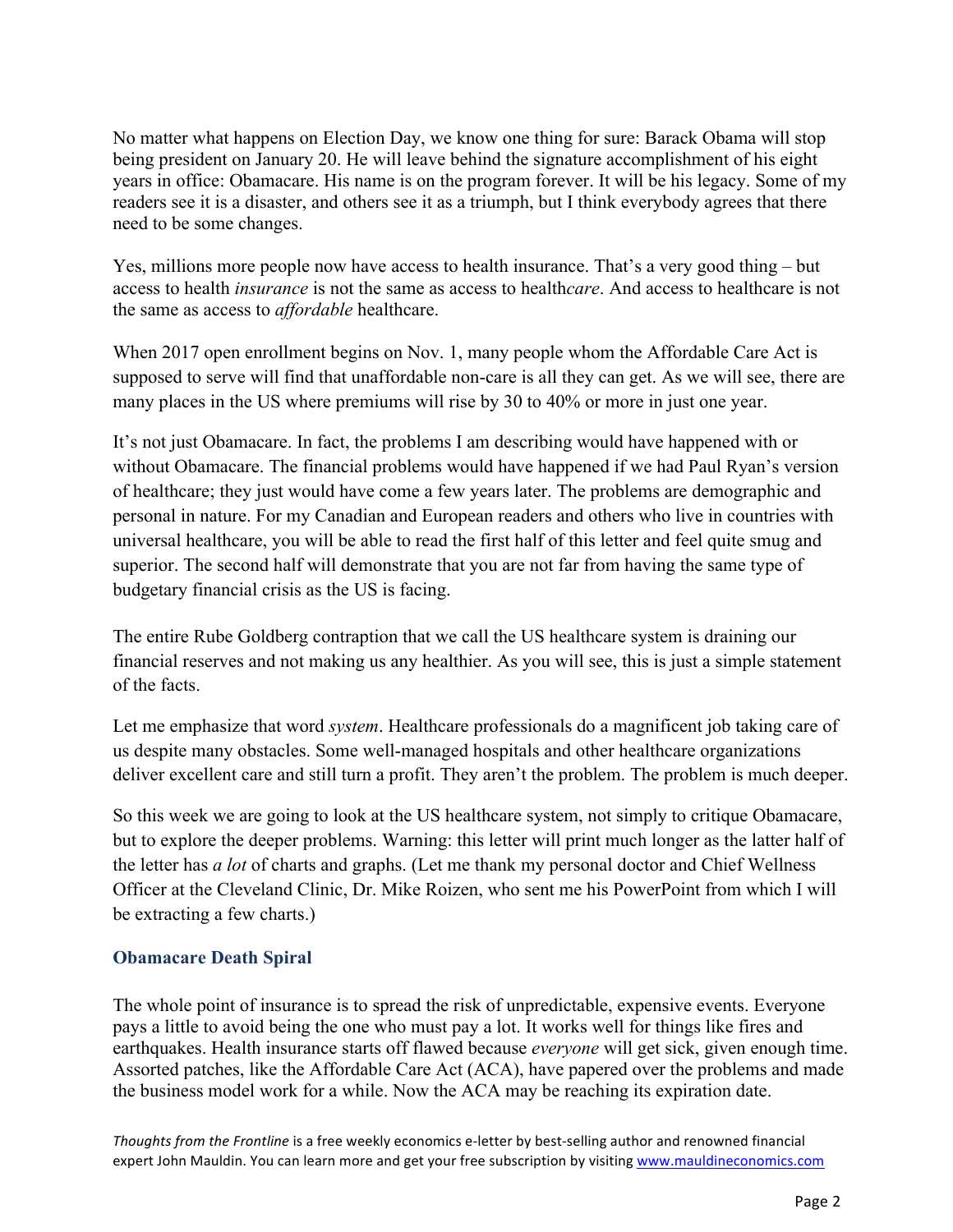Last week Minnesota's Democratic governor, Mark Dayton, said, "The reality is the Affordable Care Act is no longer affordable." Translation: The Emperor has no clothes. Dayton knows whereof he speaks: Four of the five carriers that offer ACA plans in his state will continue to offer plans in the exchange in 2017, but their average rate increases are all at least 50 percent. [\(Source\)](https://www.healthinsurance.org/minnesota-state-health-insurance-exchange/)

But when you look deeper, you find out this is a crisis for a specific group of people, not for everyone. First of all, the much-hyped and much-criticized ACA covers only a very small portion of the population. Nationally, it's about 20 million out of 300+ million Americans. Minnesota's exchange covers 25,000 people – just 5% of the state's population.

Obamacare gets the headlines, but most people who have health coverage get it in other ways. We have Medicare for the 65+ and disabled, Medicaid for the poor, and employer-sponsored coverage for many working people. So the fact that most people can't afford Obamacare obscures the fact that most people don't *use or need* Obamacare – or at least the public exchange part of it. (The law has broader applications that we'll discuss later.)

This is the core problem. Obamacare is a kludged-together catchall program designed for people who can't get health insurance any other way. They are not a random sample of the population. So it should surprise no one that, as a group, they are sicker than average. That translates into higherthan-average claims once they have insurance.

That wouldn't matter if enough younger and healthier people were in the risk pool. But they aren't buying into the ACA, except for those poor enough to receive tax credits that can make the program inexpensive or even free. The middle-class people whom the program should theoretically help the most can't afford it, just as Gov. Dayton says.

And thus you get this quote from Bill Clinton:

You've got this crazy system where all of a sudden, 25 million more people have health care, and then the people that are out there busting it – sometimes 60 hours a week – wind up with their premiums doubled and their coverage cut in half.

What he was really trying to say (I think) was that it is a good thing those 25 million people now have healthcare, but we have offloaded a great deal of the cost onto the wrong group of people: less well-off individuals who make too much to get any of the subsidies but are not making all that much money, yet have to buy their own insurance rather than getting it through a company.

Consider this example from a [Health Affairs](http://healthaffairs.org/blog/2016/10/11/the-future-of-the-acas-exchanges/) study:

[A] family of four living in Roanoke, Virginia with an income of \$60,000 in 2016 would have a premium payment of \$4,980 for the year for the second-lowest-cost silver plan. That plan has a \$5,000 deductible. That means the family could spend almost one-sixth of their pre-tax income on health costs before they received any insurance payment.

In contrast, the tax for going uninsured would be about \$725. Of course, an uninsured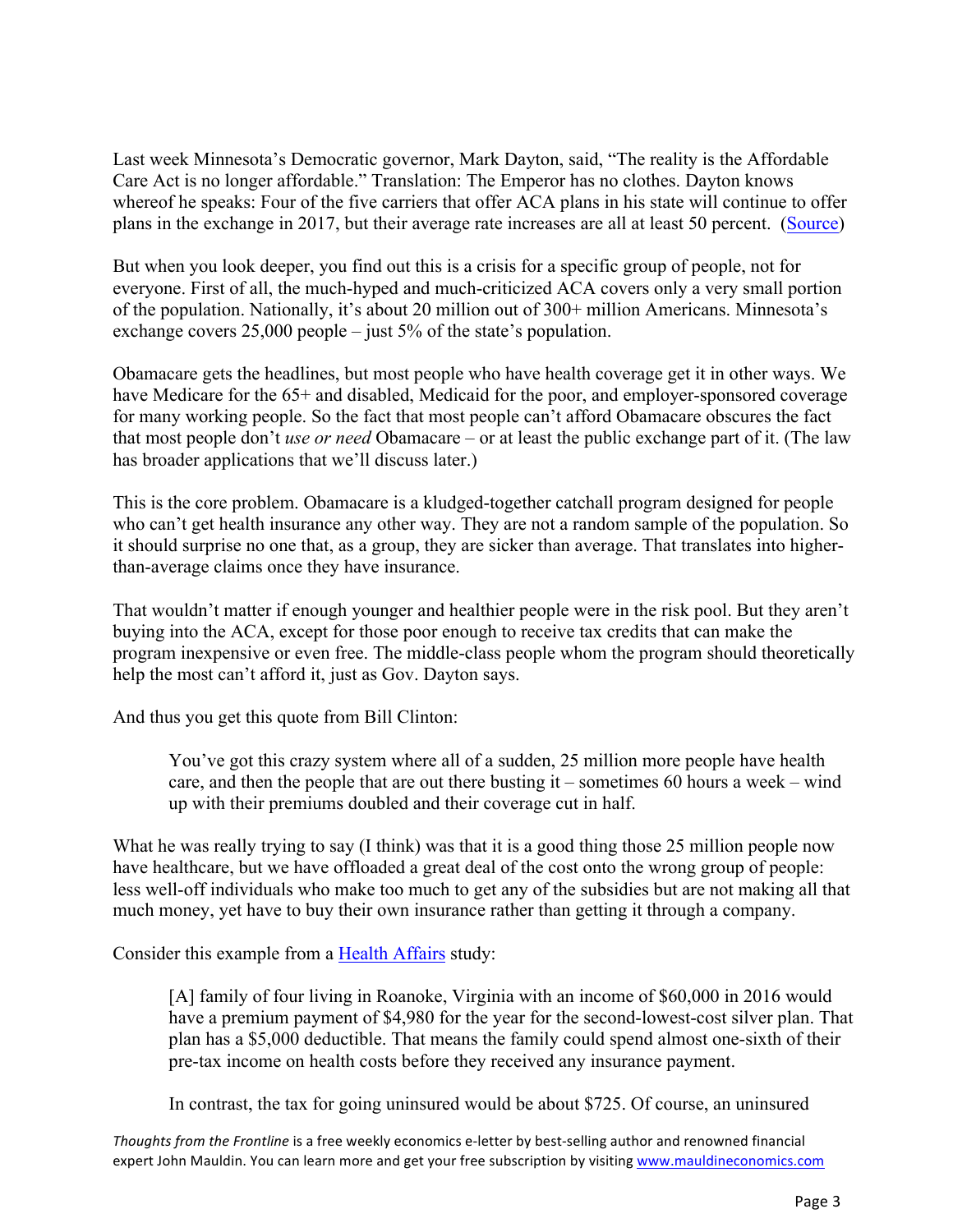household would face the risk of paying entirely for major medical expenses out of pocket. But that risk is limited. The ACA allows individuals to purchase insurance at least once a year without paying a premium penalty – even if they have incurred very expensive medical bills and regardless of whether they had previous coverage.

(Actually, my own personal experience is that the coverage I provide to my employees is 40% more expensive than the figures cited above, with the same deductible. Admittedly, it is not Obamacare. I have no idea what those costs would be. As it is, finding an "in-network" doctor is a huge problem.)

This is nuts. The premiums alone are 8.3% of the family's income. All the money buys them is the opportunity to spend another \$5,000 on coinsurance before the insurance company pays anything. So for them, Obamacare is effectively a 17% income tax with no deductions.

(Yes, they do get a few benefits like wellness checks, vaccinations, etc. That helps, but the value of the benefits is a fraction of the premiums paid.)

The rise in healthcare costs is not a recent phenomenon. Costs have been rising dramatically since 1999 and are up roughly three times since then, for both worker and employer contributions to insurance premiums. The chart below (from the Kaiser Family Foundation via Mike Roizen) shows that the average family paid \$5,791 for coverage in 1999. If you go to the handy inflation calculator on the internet, you find that today's cost for that coverage, if cost increases simply equaled inflation, would be \$8,372, less than half what the average family paid in 2015, or roughly 45% of 2016's likely final cost.

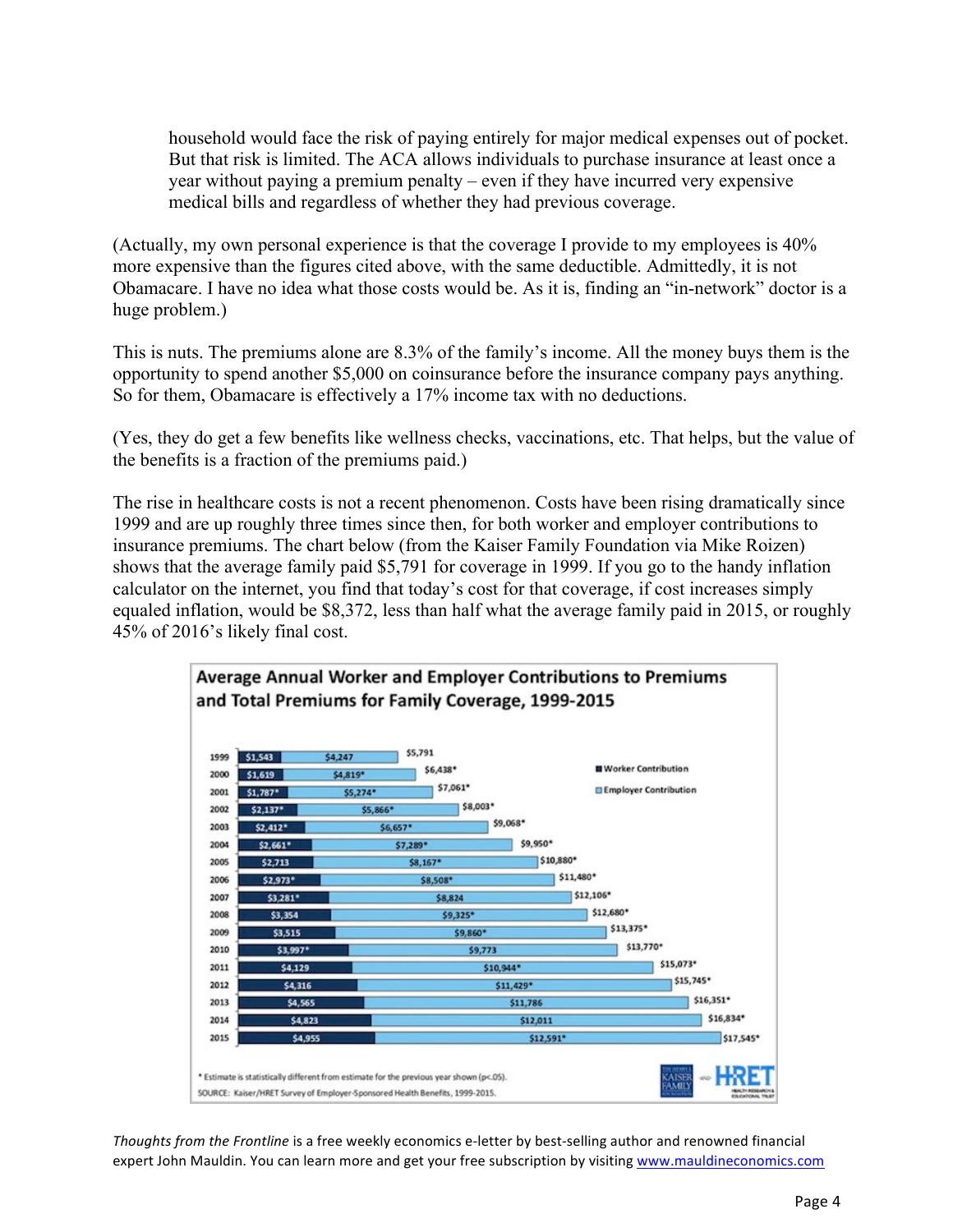Dr. Roizen then calculated the actual cost for a worker making \$40,000 a year (\$19.83 an hour). He used actual medical costs and assumed  $2\%$  inflation and a  $2\frac{1}{2}\%$  annual raise since 1999. What he found was that the worker's take-home income minus his medical costs and adjusted for inflation was equal to only 94% of what he made in 1999. In terms of his ability to spend money on things besides medical expenses, if the wage earner wants healthcare for their family, they are walking backwards.

Then you realize that in 1999 gas was \$1.14 a gallon and is now roughly a dollar higher per gallon. And using the St. Louis Federal Reserve FRED database, we find that home purchase or rental costs are roughly double what they were in 1999. If housing costs had risen only by the headline rate of the Consumer Price Index, they would now be \$1039/month. They are in fact 40% higher.

Is it any wonder, then, that retail sales are in the doldrums? The consumer is simply running out of available cash. The chart below from Jeff Snyder at Alhambra Partners (hat tip John Vogel) shows that the year-over-year growth in retail sales is lower now than it was before we entered the last two recessions. Some of my technical chartist friends would draw a line showing lower lows and lower highs and call this an "ugly chart." The trend since 2011 is indeed ugly and disconcerting. What else happened about 2011? The real cost of Obamacare began to trickle through the system and started reducing the effective disposable incomes of those who Bill Clinton called "the people who were busting it."



While I like to think that I "bust it," I do not think Clinton was referring to me. I don't like high healthcare insurance costs, which seem to rise around  $10-15%$  almost annually, but while they're highly annoying, they are not lifestyle-changing for me. But for middle-class Americans? The very real impact of the cost increases for healthcare and other necessities is overwhelming.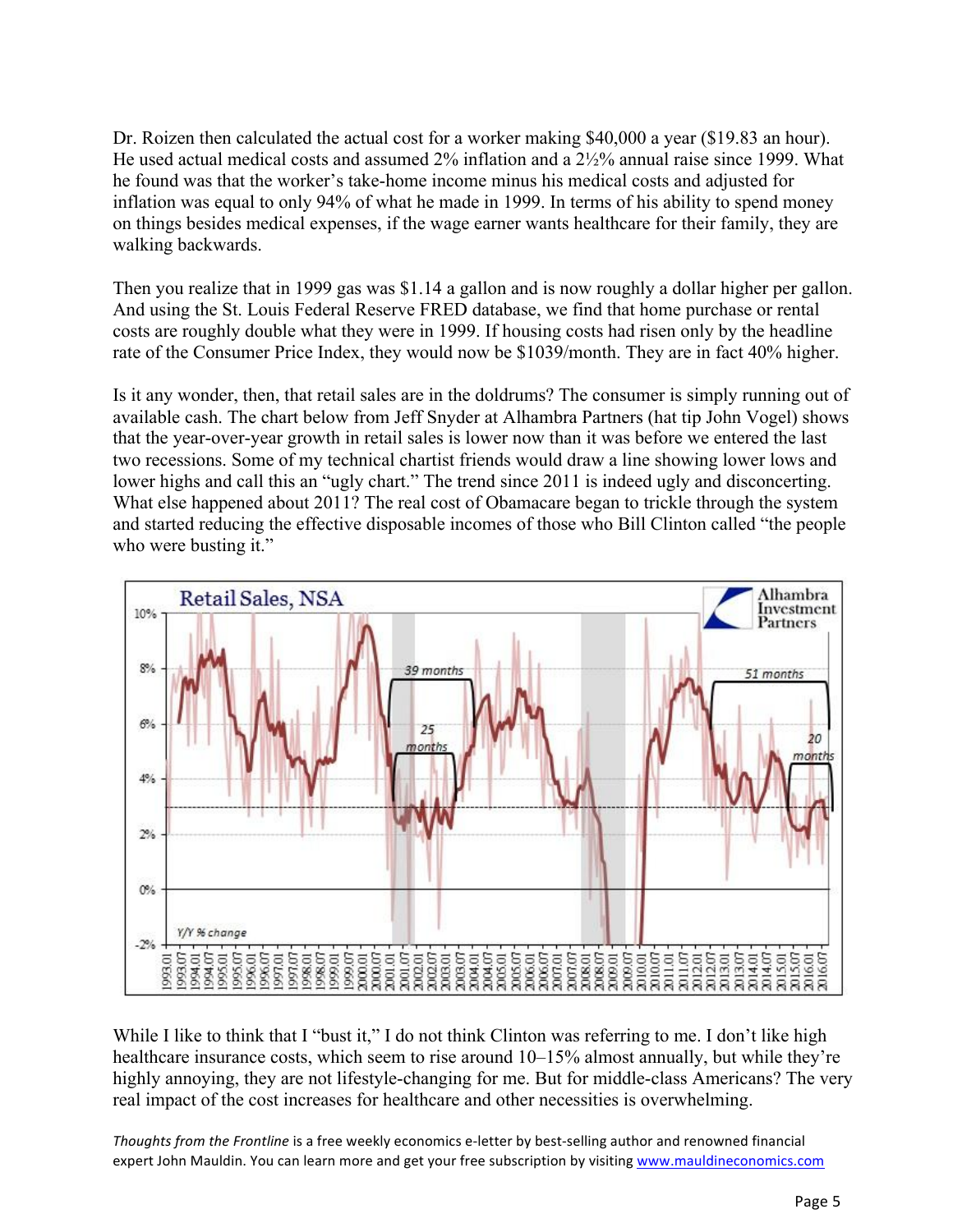And healthcare costs are projected to rise about another 9% in 2017. Is it any wonder that 47% of Americans have less than \$400 saved up for an emergency? The Trump and Sanders phenomenon – whatever you may think about either as candidates – is a sure indication that a significant portion of this country is very distressed. People don't like the direction we are going. If you think the situation is going to be any better when healthcare costs have gone up (at least) another 30% between now and 2019–20, you are not paying attention.

Lower-income employees must use a larger percentage of their salaries for medical expenses. The \$17,545 average cost is 12½% for somebody making \$140,000, but for someone who takes home \$40,000, it's 43%. So that person cannot afford the coverage that an employee with a company plan gets; but since he or she is forced to buy insurance or pay a fine, they buy a plan from the ACA that almost certainly forces them to change doctors and wait longer for healthcare.

(I should note that special consideration with regard to healthcare cost should be given to those who are in the "gig economy," who may constitute as much as 22% of today's workforce. It is especially difficult for those people to get health insurance and healthcare, and it's an expensive and time-consuming process. Many gig workers are uninsured, and that is a problem for the system. Fifty-one percent of them are between 18 and 34 years old – the very people you want in your healthcare system, since they do not use it very much. But if they do not buy, they cannot help bring your average cost down. There was a really cool article in *Time* magazine last January about the gig economy. You can read it **[here](http://time.com/4169532/sharing-economy-poll/)**.)

There is a problem with all of the above numbers. They are average numbers for the US; and as the saying goes, your mileage may vary. **Direct comparisons are impossible because everyone's situation is unique.** People don't realize this because they are generally only aware of their own costs and don't realize that costs vary so much based on location, income, health conditions, age, etc.

As noted above, the average increase nationwide next year will be 9%. But if you are in Connecticut, health insurance will go up by 25%, and in Tennessee BlueCross BlueShield coverage will go up 62%. I have heard that Oklahoma is going up by 42%. (In fairness, I should note that in some locations in Indiana costs are actually expected to go down 12%!) And then there are the special cases…

There are lots of exceptions to every generalization, but there does seem to be one factor that correlates with healthcare cost increases: fewer choices. One of the mantras we heard when we were being told about the positives of the ACA was that there would be lots of competition, which would hold the price down. The reality has been much less kind in many counties and states.

The entire states of Alaska and Alabama are expected to have only one insurance carrier each in the ACA marketplace next year. More than 650 counties across the nation will have only one insurance provider on their ACA exchanges in 2017, up from 225 in 2016. Seventy percent of those counties are rural. (Source: Kaiser Family Foundation)

There is even a county in Arizona (I think it has 375,000 people) that had no providers until state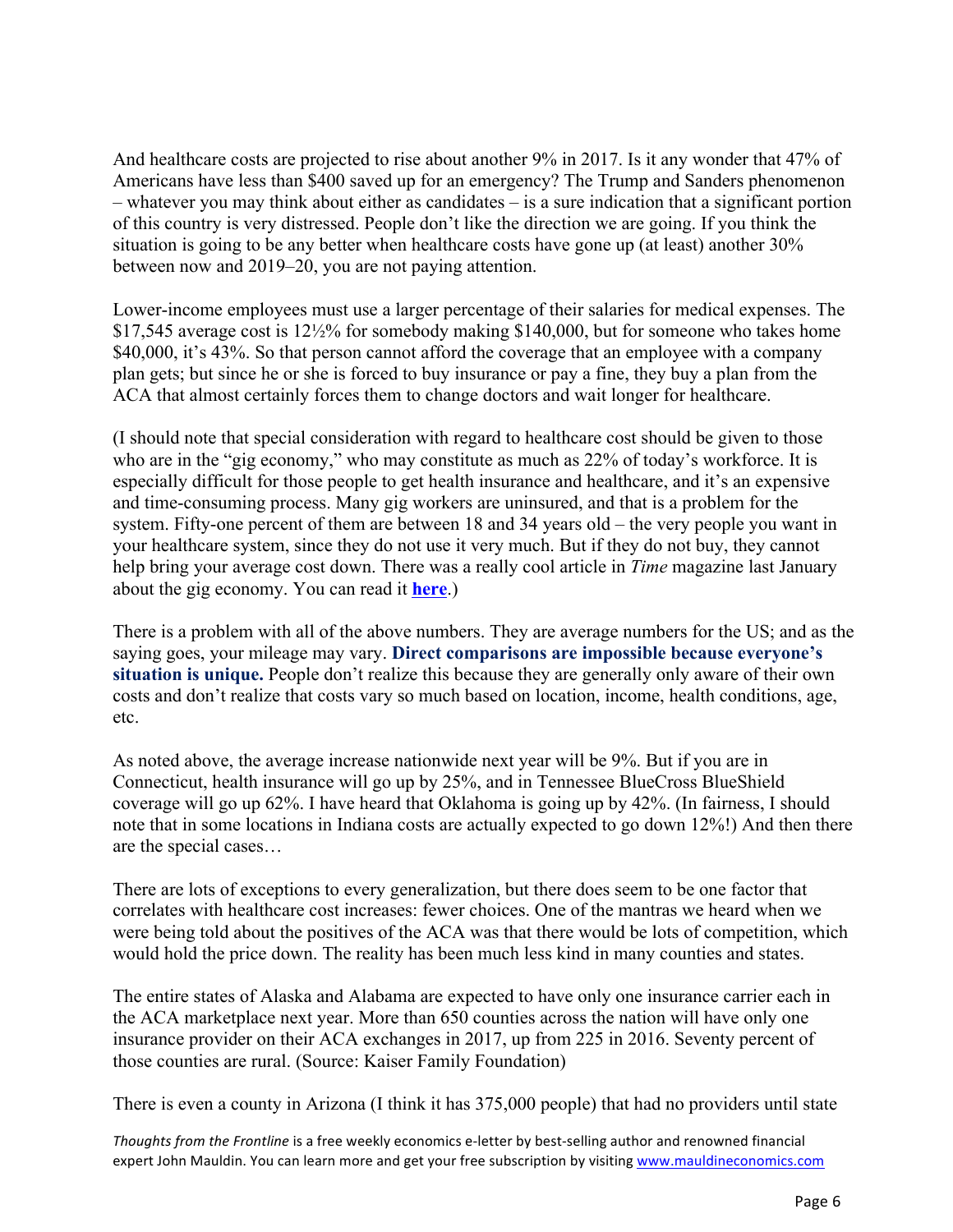authorities persuaded (read: bludgeoned and threatened) BlueCross BlueShield to take on the county. Note: Under the law, the citizens of that county would still have to pay a tax penalty if they could not buy insurance, even though their choices for insurance in the private market are incredibly expensive. Talk about your ultimate Catch-22.

If you want to see how many providers there are in a particular state, you can go to [this handy table](http://kff.org/other/state-indicator/number-of-issuers-participating-in-the-individual-health-insurance-marketplace/?currentTimeframe=0&sortModel=%7B%22colId%22:%22Location%22,%22sort%22:%22asc%22%7D) from The Kaiser Family Foundation.

(Sidebar: There was a provision in ACA that allowed insurers to offer a nationwide product. Hasn't happened.)

The picture changes completely if you are already sick, of course. If you know you're going to need surgery next year, you can sign up for coverage, spend \$10,000 on premiums and deductibles, and receive \$100,000 or more in benefits. Such a deal! But not for the insurance company that picks up the rest of the cost.

Aggravating the problem are Obamacare's price controls. Insurers can charge older customers up to three times more than younger ones. But older people generate more than enough claims to overwhelm those higher premium costs. This is why insurers are pulling out of the program. They can't find a way to make it work when the customer profile is skewing toward older and sicker and regulations prevent insurers from charging any more. But raising premiums even higher wouldn't work, either, because then people couldn't afford to buy insurance.

This is what a death spiral looks like. I see no way to pull out of it unless something miraculous happens to reduce healthcare costs.

### **Counting the True Economic Costs**

The deeper problem that extends beyond Obamacare is that healthcare costs so much. That modern medicine has so many ways to treat our afflictions is good news, of course, but it's bad news from a cost perspective. We have endless ways to spend money on our health – and naturally, we are glad to spend it when someone else is footing the bill. In turn, insurers resist paying and find various ways to discourage spending. You can see the healthcare cost squeeze in this chart from the [Kaiser Family Foundation.](http://kff.org/health-costs/press-release/average-annual-workplace-family-health-premiums-rise-modest-3-to-18142-in-2016-more-workers-enroll-in-high-deductible-plans-with-savings-option-over-past-two-years/)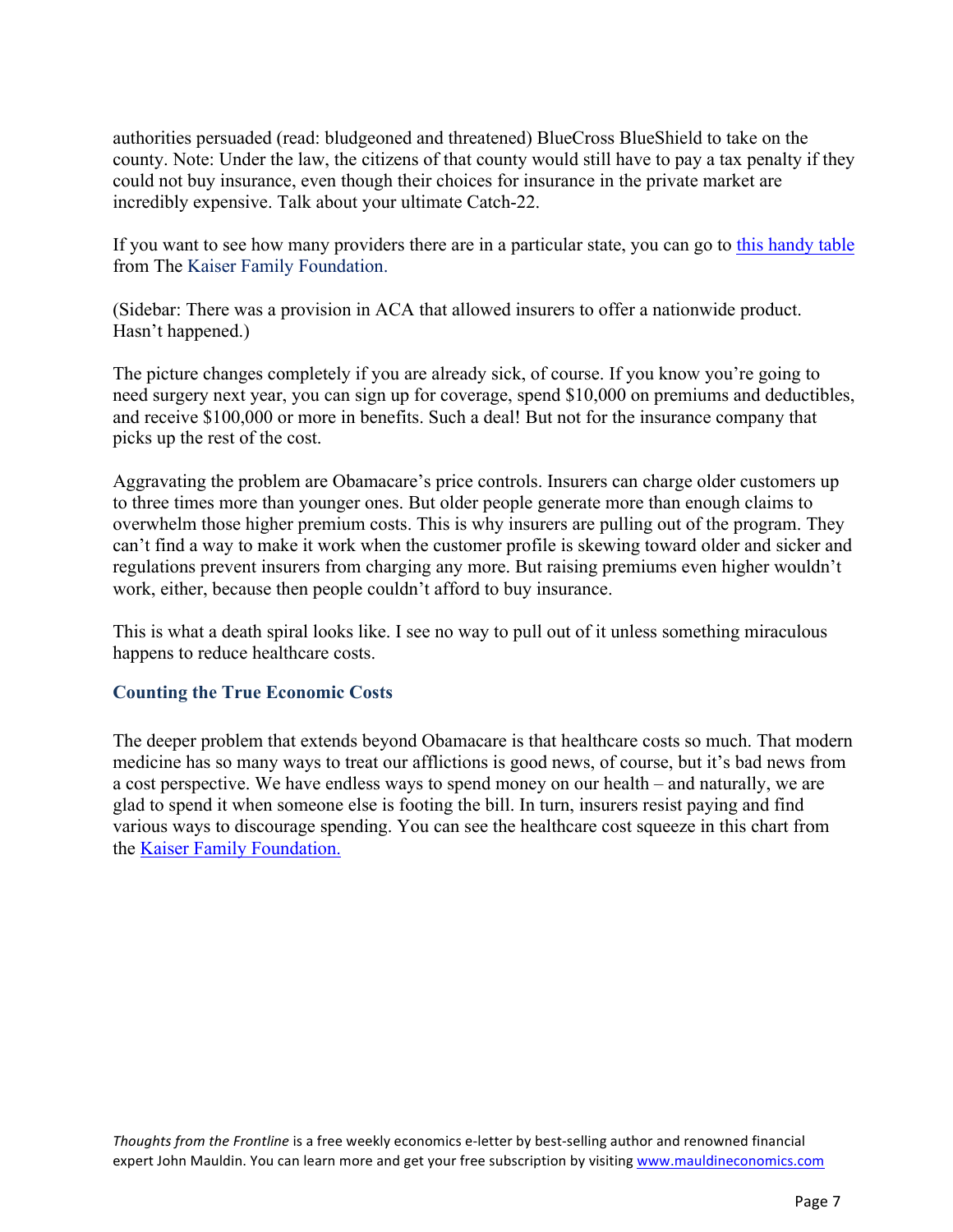

In the last six years, insurance premiums rose 19%, or 3X faster than inflation. Deductibles rose 63%, more than 10X faster than inflation. Earnings rose only 11%, or less than 2X faster than inflation. Those three numbers explain why most people feel pressured by healthcare costs. In the aggregate, healthcare premiums and out-of-pocket expenses are consuming a large and rapidly swelling portion of middle-class income.

Businesses are responding to increased costs by raising the premium contributions of employees and raising deductibles. Even among large companies, 45% now have healthcare plans with deductibles of \$1,000 or more.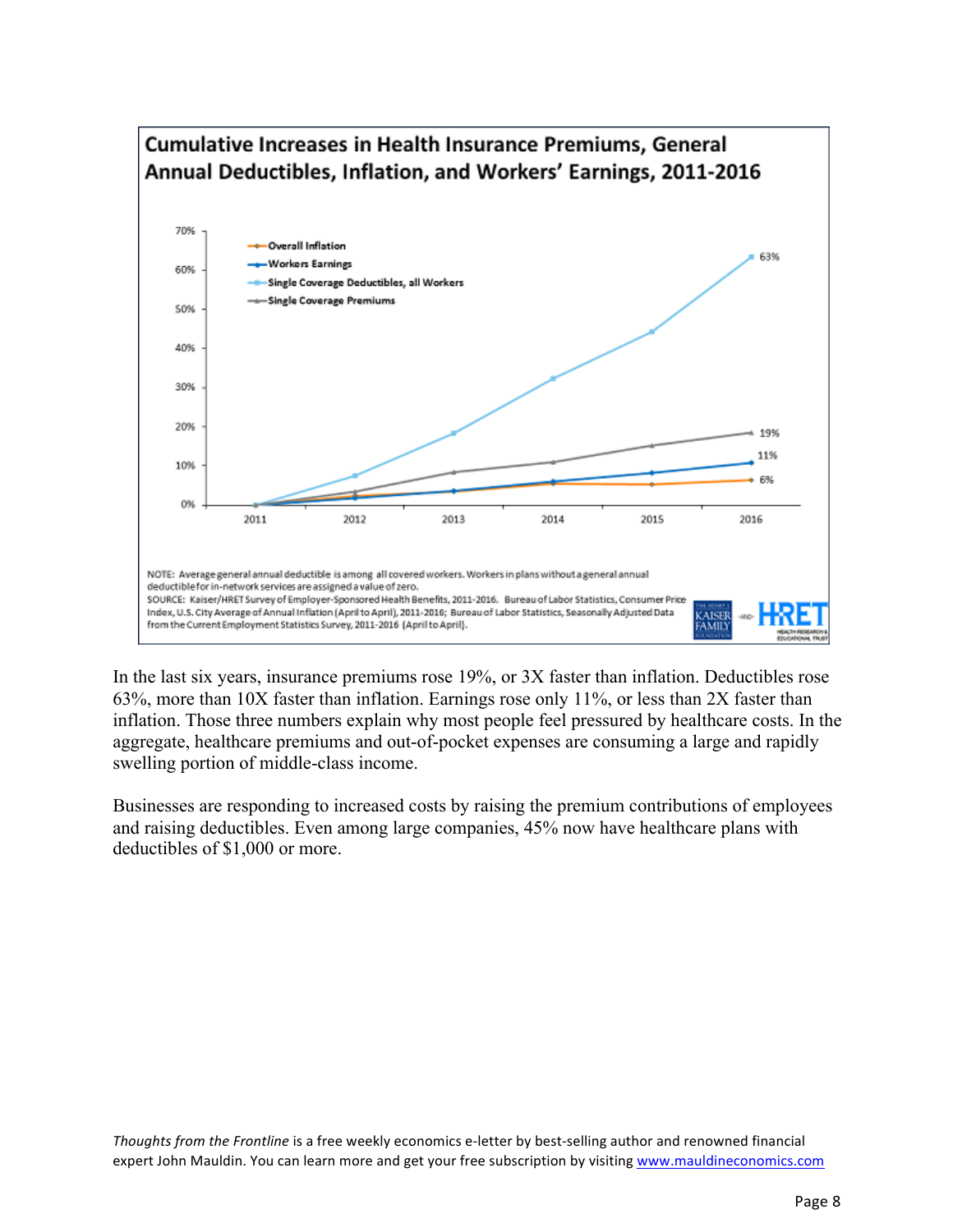# Exhibit 7.10 Percentage of Covered Workers Enrolled in a Plan with a General Annual Deductible of \$1,000 or More for Single Coverage, by Firm Size, 2009-2016



\* Estimate is statistically different from estimate for the previous year shown (p < .05). NOTE: These estimates include workers enrolled in HDHP/SO and other plan types. Average general annual health plan deductibles for PPOs, POS plans, and HDHP/SOs are for in-network services.

SOURCE: Kaiser/HRET Survey of Employer-Sponsored Health Benefits, 2009-2016.

You could look at this a different way. Any marketer will tell you that too much choice paralyzes people. You will sell more products when you offer a smaller menu with clear distinctions between the offerings. Obamacare initially did the opposite. How many people started to look, then threw up their hands in confusion? I don't know, but cutting the offerings down to a more comprehensible number might actually increase participation.

Increased participation must happen if there is to be any hope of saving Obamacare, and it may still not be enough. So what next? Obama himself won't get to decide; he'll be gone in January. His successor may regret inheriting this headache.

### **The Reason We Buy Insurance**

As I said at the beginning, the whole point of insurance is to spread the risk of expensive, unpredictable events. Because we all know that when healthcare gets expensive, it can get really expensive, really quick.

The top 1% of people who spent money on healthcare averaged over \$95,000 in bills and spent 21% of the total money spent on healthcare last year. This is part of a great set of data from (again) the Kaiser Family Foundation. Just 10% of the individuals spending money on healthcare

*Thoughts from the Frontline* is a free weekly economics e-letter by best-selling author and renowned financial expert John Mauldin. You can learn more and get your free subscription by visiting www.mauldineconomics.com

**AMIL**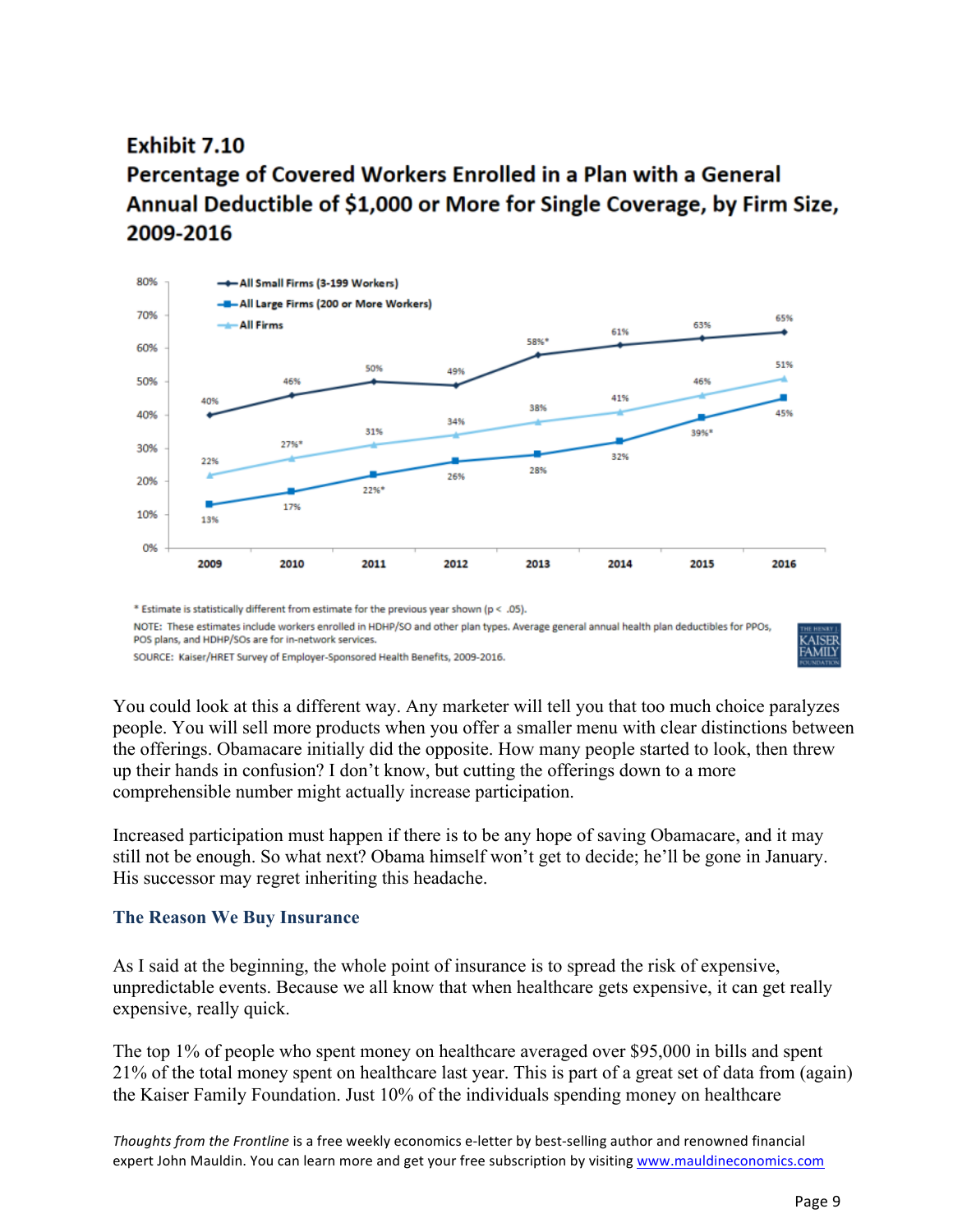accounted for nearly two-thirds of the spending. What all this data shows is that when you need insurance for a serious illness or injury, you REALLY need it. And that is why we all have to have health insurance.



Contribution to total health expenditures by individuals, 2013

Source: Kaiser Family Foundation analysis of Medical Expenditure Panel Survey, Agency for Healthcare Research and Quality, U.S. Department of Health and Human Services.

#### Peterson-Kaiser Health System Tracker

There is an inexorable demographic reason why healthcare costs are not solely in the hands of government agencies or politicians or private care providers: elderly people consume more healthcare, and as a country we are getting older. As of 2012, 34% of healthcare spending was attributable to those considered elderly (65 years and older), which would include (ahem, clearing throat) your humble but younger-than-his-years analyst. Who is doing his best not to contribute to healthcare costs.

The number of people over 65 is rising exponentially. There were 35 million of us in the year 2000, and there are about 47 million of us today. We will more than double that number by 2060, and in just 13 years – in 2030 – we are going to have 25 million, or 60%, more elderly people than we have today.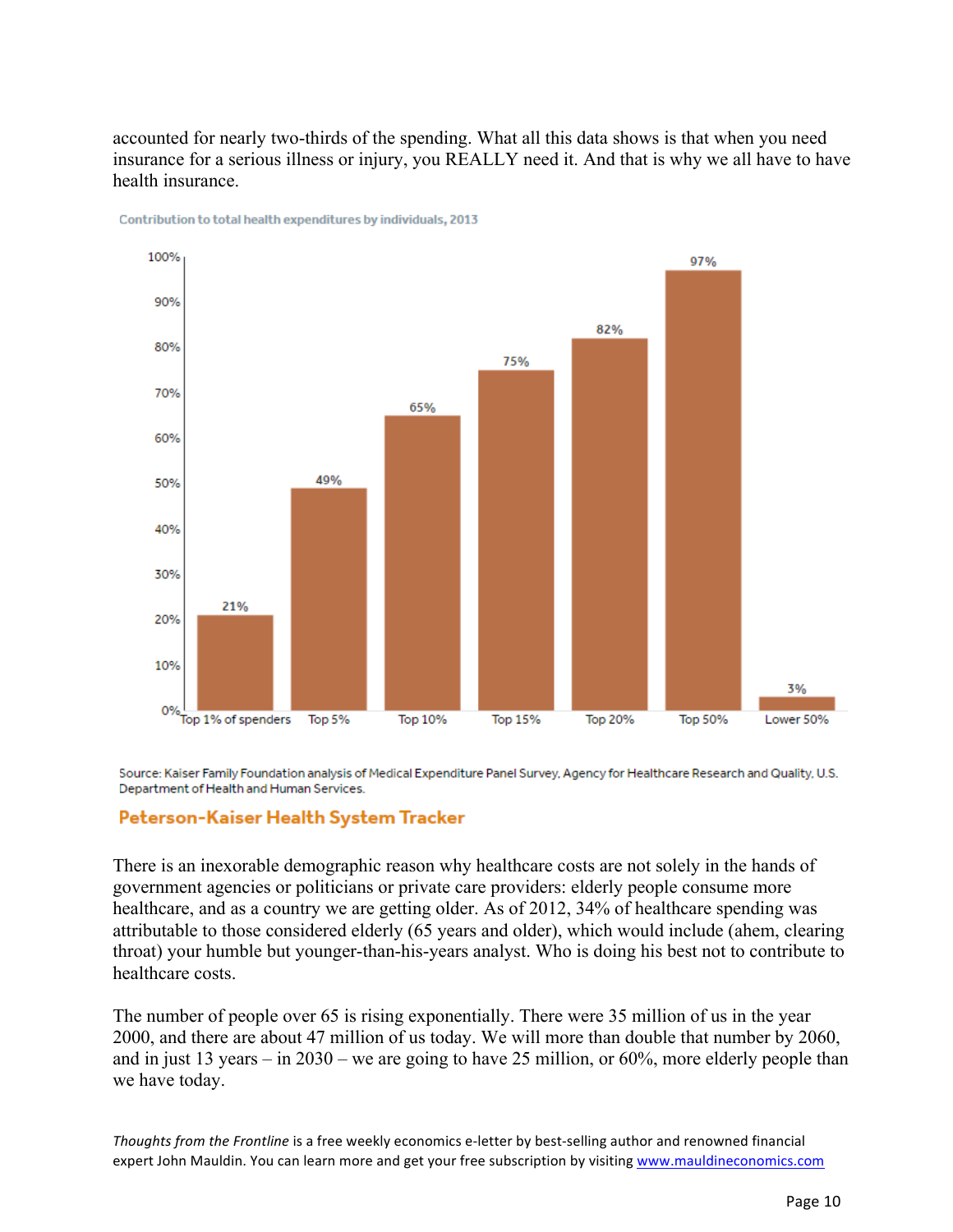

In just 13 years – by 2030 – we are going to have 25 million more people, or 60% more elderly people than we have today.

In 2015 we spent roughly \$3 trillion, or almost \$10,000 per person (\$9,523), on healthcare. If costs rise as predicted, the number will top \$10,000 this year. Per person. Including kids, etc. That is about 17.5% of total US GDP right now.

Is GDP growth going to total 60% between now and 2030? Not at the rate we're going. At 2% per year – and no recessions – it will be about half that much. The number of elderly people *and* the amount they spend on healthcare is growing faster than the economy is. Government statisticians project healthcare spending to be 20% of GDP by 2022. So by 2030 we could be spending 23%– 25% on healthcare.

Put that into your statistical pipe and smoke it, and then try to figure out how we'll pay for healthcare. That is either a massive (as in obscenely high) tax increase or grandma does not get healthcare. And since nobody wants to tell grandmother she can't have healthcare, providing it means a huge and still-rising tax burden. And you cannot make up that kind of money by getting the "rich" to pay their fair share.

And for my European and Canadian friends (and the rest of you in the so-called developed world), your aging problems are roughly as challenging as ours, and you are going to face similar dynamics. Except that you have it worse. Many of you are already paying 40% to 50% of your national GDP in taxes. (Some countries, like France, are paying much more!) Where are you going to get the money to cover your increased healthcare costs?

This is a global crisis and is the reason that Alan Greenspan recently despaired in an appearance on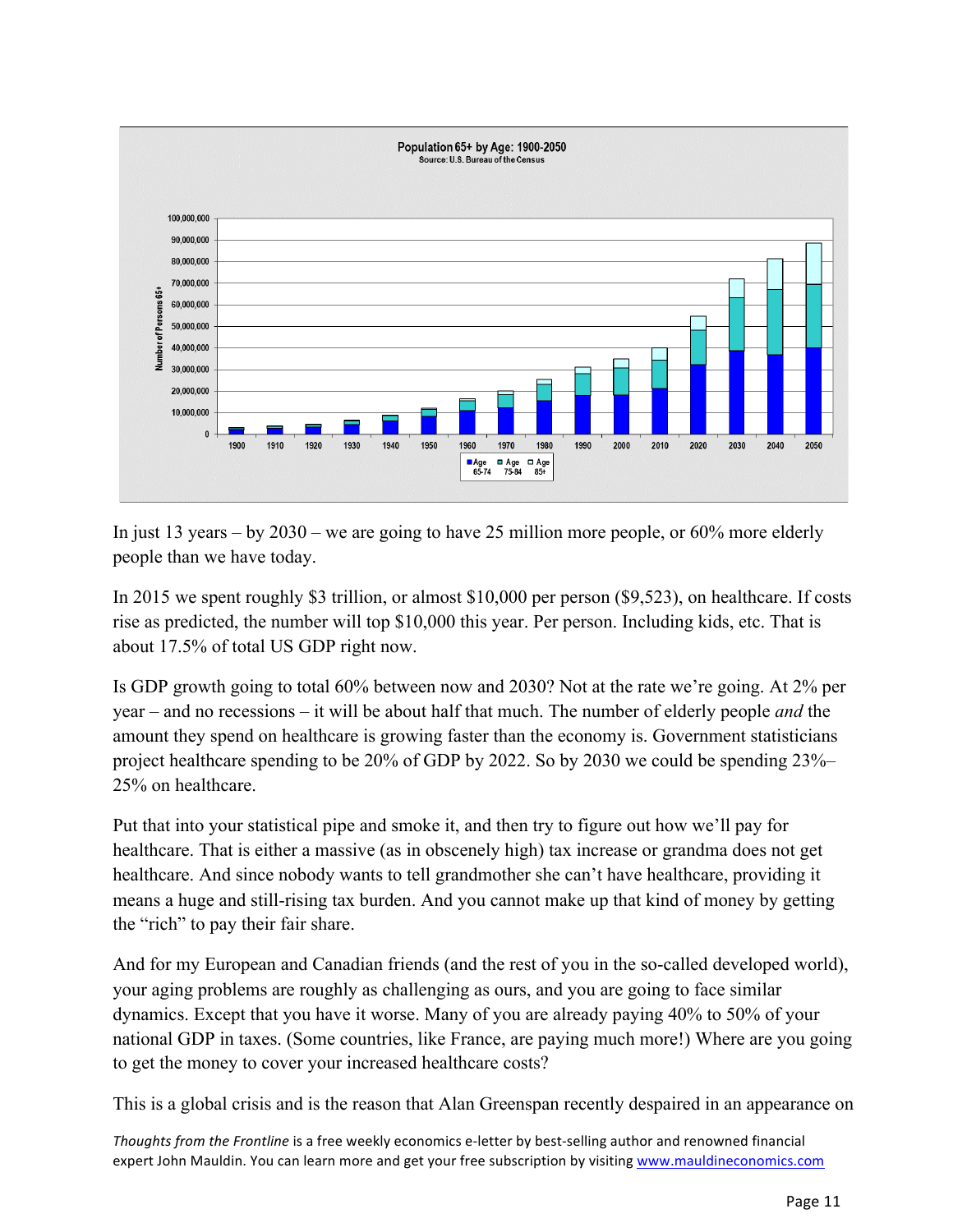CNBC. He was talking about things that bothered him in general, but then he got specific. (Source: CNBC via Zerohedge)

Greenspan warned that fundamentally it is not so much an issue of immigration, or even economics, but unsustainable welfare spending, or as Greenspan puts it, "entitlements":

The issue is essentially that entitlements are legal issues. They have nothing to do with economics. You reach a certain age or you are ill or something of that nature and you are entitled to certain expenditures out of the budget without any reference to how it's going to be funded. Where the productivity levels are now, we are lucky to get something even close to two percent annual growth rate. That annual growth rate of two percent is not adequate to finance the existing needs.

#### **I don't know how it's going to resolve, but there's going to be a crisis.**

This is one of the great problems of democracy. It goes back to the founding fathers. How do you handle a situation like this? And it's very troublesome, but eventually you get things like Margaret Thatcher showing up in Britain. Their situation is far worse than ours. And what she did is she turned it all around essentially by, as I remember it, the miners were going to strike and she decided – she knew they were going to strike. Since at that point, the government owned these coal mines, she built up a huge inventory so that when they went on strike, there was enough coal in Britain so that eventually the whole union structure collapsed. She fundamentally changed Britain to this day. The fact that we are doing so well in the E.U. is not altogether clear that it is the E.U. or whether it was Margaret Thatcher."

When asked if **"we need an accident of history"** to address this, Greenspan replied "**Probably.** In the United States, social benefits, which is the more generic term, or entitlements, are considered the third rail of American politics. You touch them and you lose. Now, that is a general view. Republicans don't want to touch it. Democrats don't want to touch it. They don't even want to talk about it. This is what the election should be all about in the United States. You will never hear one word from either side."

The only place I could find that had the entire interview was Zero Hedge, and you can view it **[here](http://www.zerohedge.com/news/2016-06-27/greenspan-warns-crisis-imminent-he-urges-return-gold-standard)**. My friends Tom Keene and Mike McKee of Bloomberg Surveillance do a brilliant job of prompting Greenspan with great questions. There is a reason why we love to have interviews with them. (You have to scroll down to the bottom of the print section for the video of the interview. Rather sobering remarks, but they'll make the gold bugs happy.)

I am going to close here rather than subject you to an additional 3000–4,000 words on the reasons costs are going up – and then propose my "only true solution." But that does leave me with a topic for next week.

Quick one-paragraph outline: The United States spends 20–25% more on healthcare on average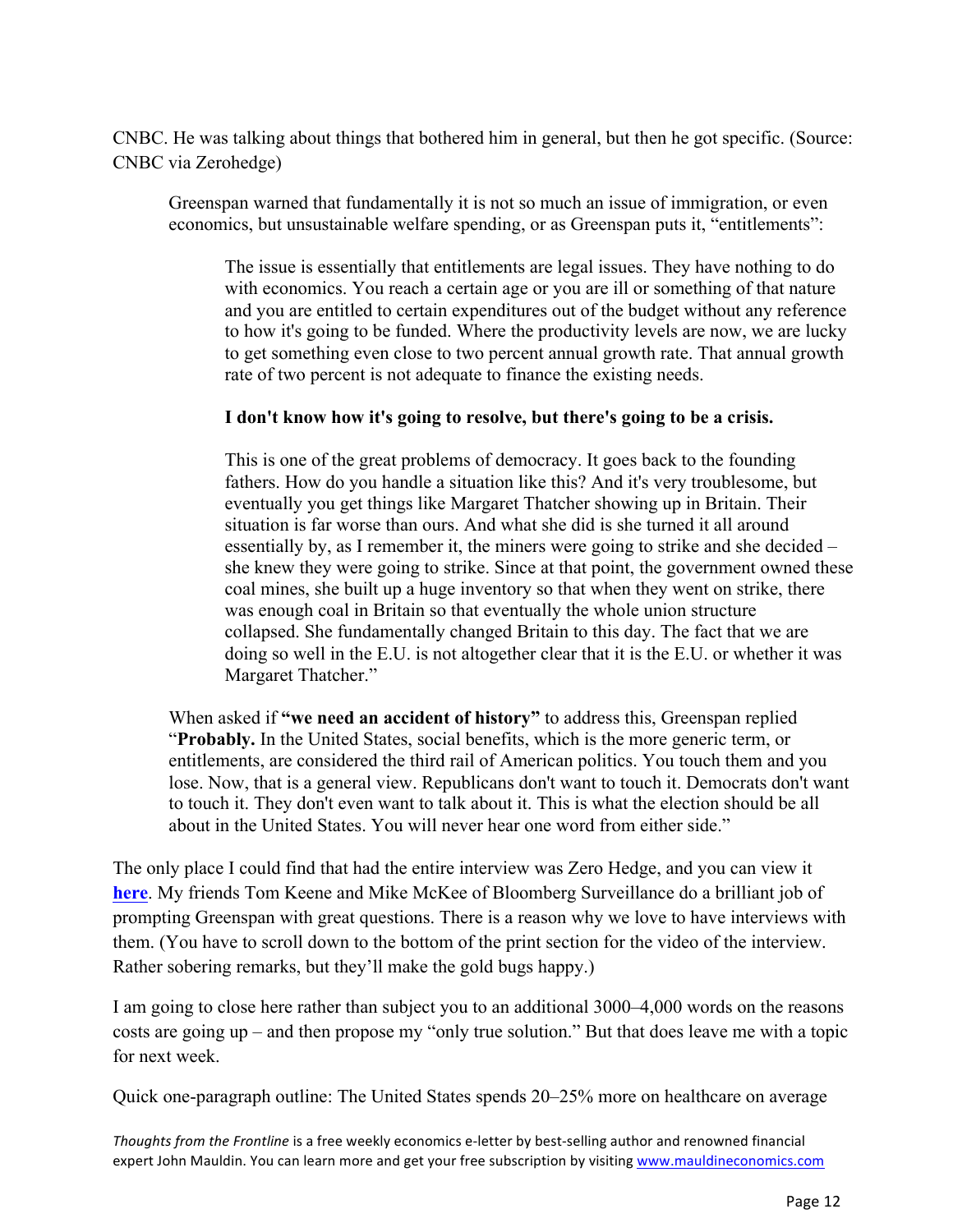than Europe does because we are 20–25% sicker. Verifiable facts. It's sad, but we know the causes. And since many of our countrymen are actually from European stock, we can't blame it on our genes.

The solution? I will share with you the results of a multi-company test with hundreds of thousands of participants of all ages, which has not only lowered the rise in healthcare costs, it has actually reduced them over five to seven years. As in, costs today are less than they were five years ago. The reduction is actually driven by one of the few things that economists of any stripe can agree on: that incentives matter. By changing the incentive structure (as well as the support structure), it seems we can encourage people to be healthier.

And while demographics make it clear that costs will still go up even if we're healthier (since the elderly are bigger consumers of healthcare), those costs can be reduced and then they can go up in a way that is manageable.

### **Dallas and Writing Fast and Furiously**

I will be speaking this week at the [MoneyShow Dallas,](http://dallasmoneyshow.com/?scode=041878) which will take place October 19–21. I will be speaking three times on Thursday, October 20. The first presentation will be a midmorning panel with Steve Moore and Mark Skousen on how the presidential election will affect your portfolio. The second one will take place shortly thereafter: I will share my thoughts on how the Federal Reserve will react in the macroeconomic environment that is unfolding. Then that afternoon I will make my first presentation to the public on how I think portfolios should actually be structured to meet the upcoming challenges, and I will be going into some detail. Click on the link above and register. You can see the rest of the speakers and the agenda there, too. There are some very good speakers at this conference (including friends Steve Forbes and Jeff Saut), and I am looking forward to interacting with as many of them as I can. Attendance is free, and I will actually have a booth in the exhibit hall where I will spend time meeting and talking with attendees.

[I am speaking for my friends at the Commerce Street Bank at their annual](https://www.commercestreetcapital.com/root/commercestreet/events.asp) Investment Conference on Thursday, October 27, at the George W. Bush Library here in Dallas.

We are already starting to plan the 2017 Strategic Investment Conference. Every year I say we can't make it any better than it was the year just past, and every year we do. SIC 2017 will be no exception. It will take place May 22–25 at the Omni Hotel in Orlando, Florida. This is an ultraluxurious facility and can comfortably handle our capacity crowd.

Sometime in the next few days you'll get an email from me giving you a chance to add your name to the waitlist for the conference, which guarantees that you'll receive priority notification when registration is open.

I will still be finalizing speakers for the next few months or so, but it will not be long before we start to actually offer early-bird registration. This year there will be a limited number of early-bird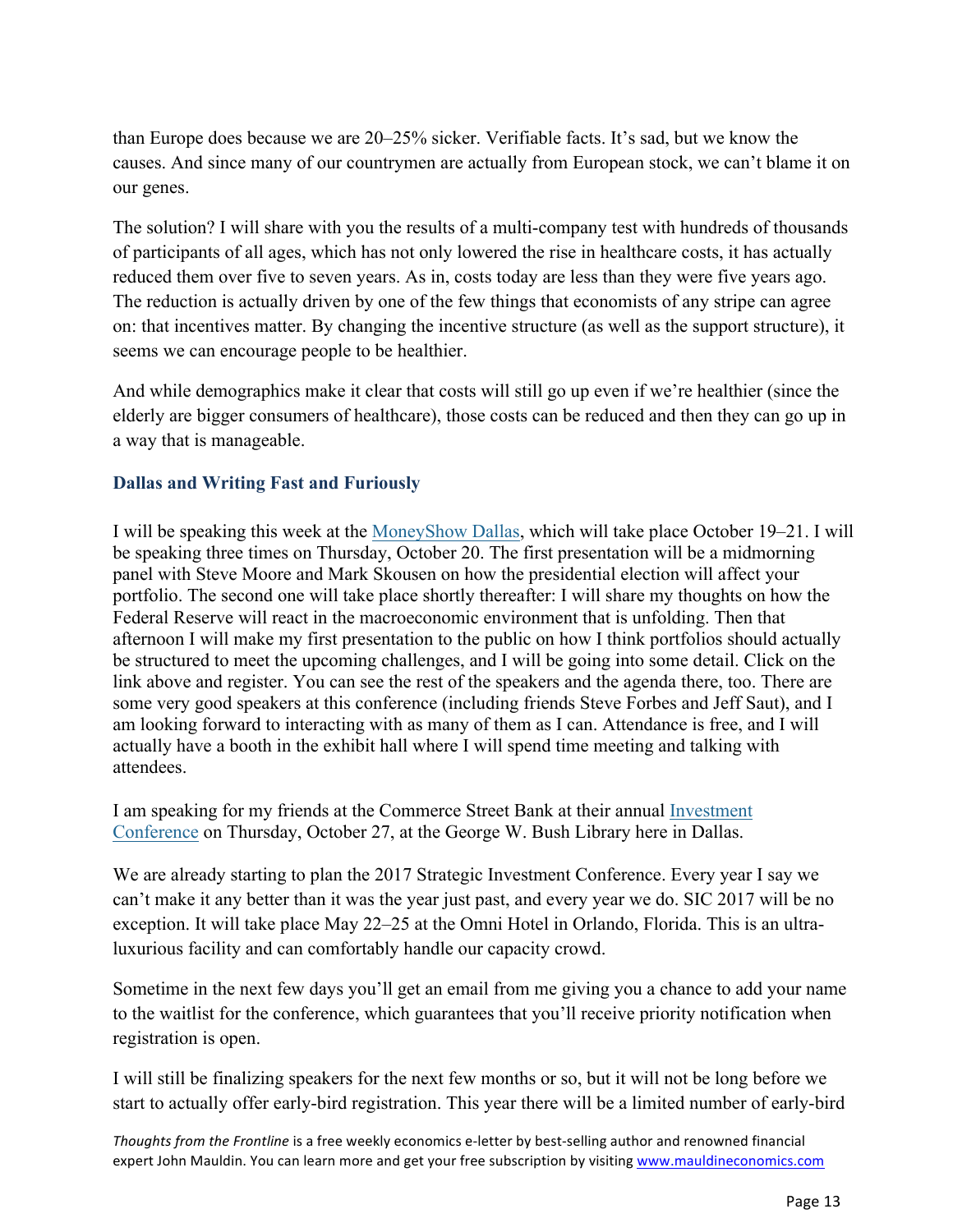(or discount) registrations – first-come, first-served. Last year the conference sold out in one month (four months in advance!), and we had to scramble to add capacity – and still had to turn people away. This year we will be only slightly bigger, as we are concerned about growing the conference too fast – we want to make sure the attendee experience is perfect. But the deal will be, when we say we are sold out, we really will be sold out except for a waitlist. So if you think you want to come, you really do need to register as soon as possible when we start the process. Just a heads up…

I am finishing this letter up a little later than normal, but the amount of data available on Obamacare and healthcare costs, plus demographics and the real reasons why we spend more on healthcare here in the US, is just a tad overwhelming. Once I started doing a deep dive, it was hard to come back to the surface to write. It was only when I realized that this topic actually needed two letters that I was able to get my head around it.

I will soon be picking up my old friend Jeff Saut and his wife Cheryl, who will join us for dinner. Shane and I are cooking what we think of as a gourmet feast on the grill out by the pool, and the weather is perfect here in Dallas. Jeff is one of the finest financial and economic minds I know, and Cheryl is just plain fun. I always enjoy every moment I get with them.

Likewise, I am really looking forward to spending some time with Chris Wood of CLSA, who is coming in from Hong Kong. Most of Friday I will spend in a booth at the MoneyShow, talking to people who drop by. I don't get a chance to do that very often, and I really enjoy it. You get the best questions and meet the most interesting people that way.

It is time to hit the send button as the kitchen is calling. Preparing great feasts takes time. I may be a fair country-boy writer, but I am a brilliant chef, if I do say so myself. And so too do those who get to partake of my creations. Just saying… You have a great week!

Your normally humble but not about his cooking analyst,

Fif Maddi

John Mauldin

## **Share Your Thoughts on This Article**

**Post a Comment** 

Send to a Friend | Print Article | View as PDF | Permissions/Reprints | Previous Article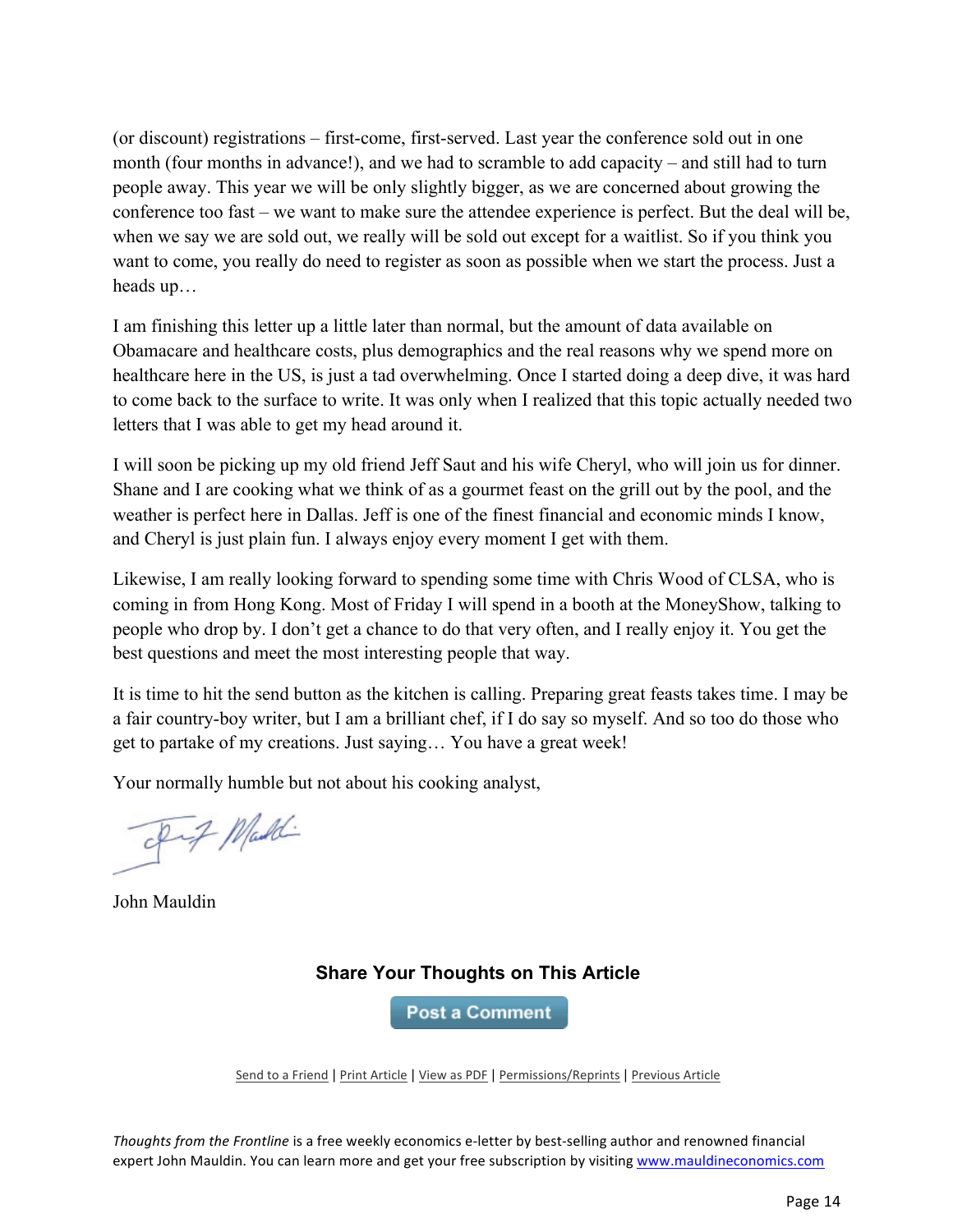*Thoughts From the Frontline* is a free weekly economic e-letter by best-selling author and renowned financial expert, John Mauldin. You can learn more and get your free subscription by visiting http://www.mauldineconomics.com.

Please write to subscribers@mauldineconomics.com to inform us of any reproductions, including when and where copy will be reproduced. You must keep the letter intact, from introduction to disclaimers. If you would like to quote brief portions only, please reference http://www.mauldineconomics.com.

To subscribe to John Mauldin's e-letter, please click here: http://www.mauldineconomics.com/subscribe/

To change your email address, please click here: http://www.mauldineconomics.com/change-address

If you would ALSO like changes applied to the Mauldin Circle e-letter, please include your old and new email address along with a note requesting the change for both e-letters and send your request to compliance@2000wave.com.

To unsubscribe, please refer to the bottom of the email.

*Thoughts From the Frontline* and JohnMauldin.com is not an offering for any investment. It represents only the opinions of John Mauldin and those that he interviews. Any views expressed are provided for information purposes only and should not be construed in any way as an offer, an endorsement, or inducement to invest and is not in any way a testimony of, or associated with, Mauldin's other firms. John Mauldin is the Chairman of Mauldin Economics, LLC. He also is the President of Millennium Wave Advisors, LLC (MWA) which is an investment advisory firm registered with multiple states, President and registered representative of Millennium Wave Securities, LLC, (MWS) member FINRA, SIPC. MWS is also a Commodity Pool Operator (CPO) and a Commodity Trading Advisor (CTA) registered with the CFTC, as well as an Introducing Broker (IB) and NFA Member. Millennium Wave Investments is a dba of MWA LLC and MWS LLC. This message may contain information that is confidential or privileged and is intended only for the individual or entity named above and does not constitute an offer for or advice about any alternative investment product. Such advice can only be made when accompanied by a prospectus or similar offering document. Past performance is not indicative of future performance. Please make sure to review important disclosures at the end of each article. Mauldin companies may have a marketing relationship with products and services mentioned in this letter for a fee.

Note: Joining the Mauldin Circle is not an offering for any investment. It represents only the opinions of John Mauldin and Millennium Wave Investments. It is intended solely for investors who have registered with Millennium Wave Investments and its partners at www.MauldinCircle.com or directly related websites. The Mauldin Circle may send out material that is provided on a confidential basis, and subscribers to the Mauldin Circle are not to send this letter to anyone other than their professional investment counselors. Investors should discuss any investment with their personal investment counsel. John Mauldin is the President of Millennium Wave Advisors, LLC (MWA), which is an investment advisory firm registered with multiple states. John Mauldin is a registered representative of Millennium Wave Securities, LLC, (MWS), an FINRA registered broker-dealer. MWS is also a Commodity Pool Operator (CPO) and a Commodity Trading Advisor (CTA) registered with the CFTC, as well as an Introducing Broker (IB). Millennium Wave Investments is a dba of MWA LLC and MWS LLC. Millennium Wave Investments cooperates in the consulting on and marketing of private and non-private investment offerings with other independent firms such as Altegris Investments; Capital Management Group; Absolute Return Partners, LLP; Fynn Capital; Nicola Wealth Management; and Plexus Asset Management. Investment offerings recommended by Mauldin may pay a portion of their fees to these independent firms, who will share 1/3 of those fees with MWS and thus with Mauldin. Any views expressed herein are provided for information purposes only and should not be construed in any way as an offer, an endorsement, or inducement to invest with any CTA, fund, or program mentioned here or elsewhere. Before seeking any advisor's services or making an investment in a fund, investors must read and examine thoroughly the respective disclosure document or offering memorandum. Since these firms and Mauldin receive fees from the funds they recommend/market, they only recommend/market products with which they have been able to negotiate fee arrangements.

PAST RESULTS ARE NOT INDICATIVE OF FUTURE RESULTS. THERE IS RISK OF LOSS AS WELL AS THE OPPORTUNITY FOR GAIN WHEN INVESTING IN MANAGED FUNDS. WHEN CONSIDERING ALTERNATIVE INVESTMENTS, INCLUDING HEDGE FUNDS, YOU SHOULD CONSIDER VARIOUS RISKS INCLUDING THE FACT THAT SOME PRODUCTS: OFTEN ENGAGE IN LEVERAGING AND OTHER SPECULATIVE INVESTMENT PRACTICES THAT MAY INCREASE THE RISK OF INVESTMENT LOSS, CAN BE ILLIQUID, ARE NOT REQUIRED TO PROVIDE PERIODIC PRICING OR VALUATION INFORMATION TO INVESTORS, MAY INVOLVE COMPLEX TAX STRUCTURES AND DELAYS IN DISTRIBUTING IMPORTANT TAX INFORMATION, ARE NOT SUBJECT TO THE SAME REGULATORY REQUIREMENTS AS MUTUAL FUNDS, OFTEN CHARGE HIGH FEES, AND IN MANY CASES THE UNDERLYING INVESTMENTS ARE NOT TRANSPARENT AND ARE KNOWN ONLY TO THE INVESTMENT MANAGER. Alternative investment performance can be volatile. An investor could lose all or a substantial amount of his or her investment. Often, alternative investment fund and account managers have total